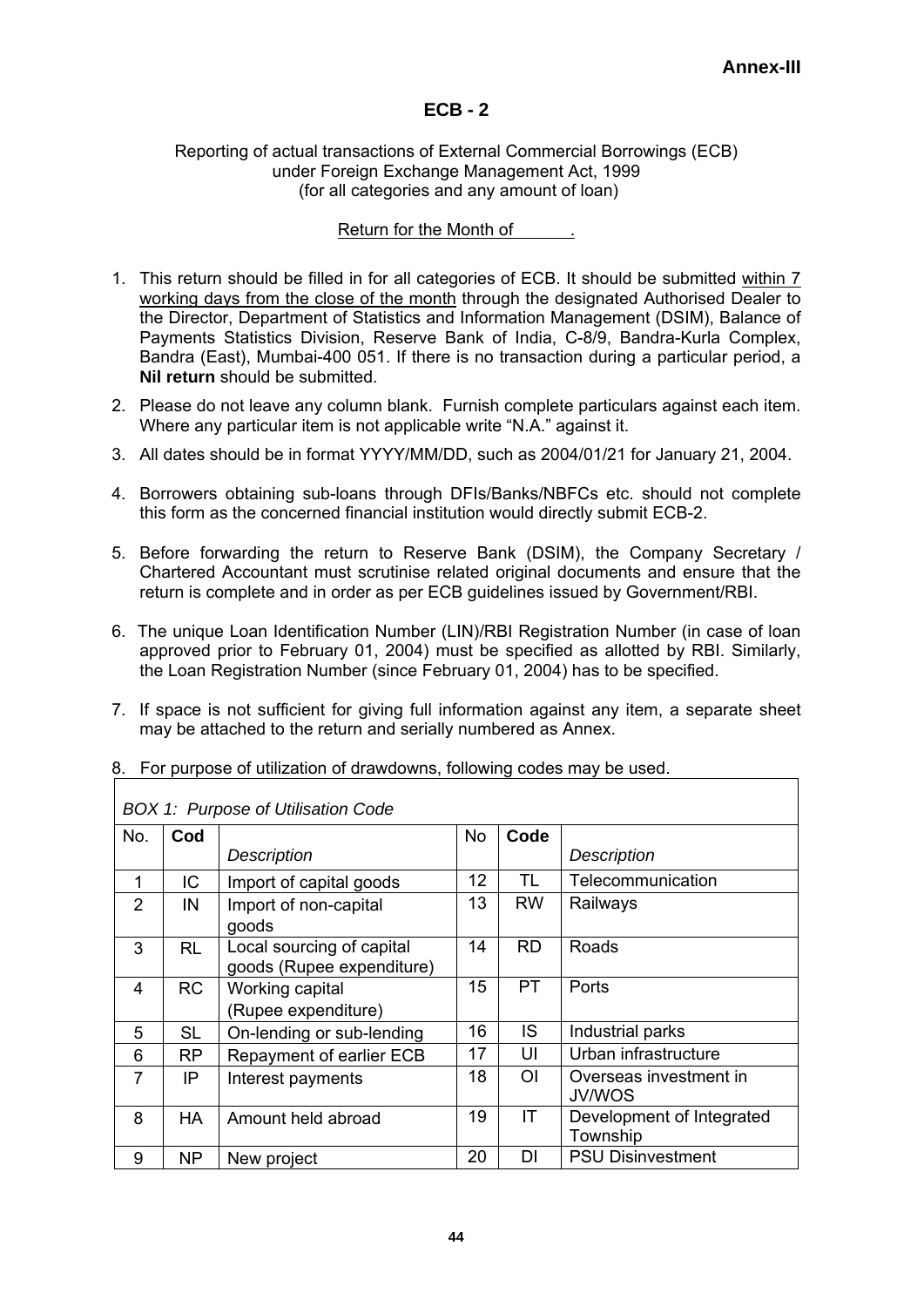| 10 | ME        | Modernisation / expansion of | 21 | <b>TS</b> | <b>Textile/steel Restructuring</b> |
|----|-----------|------------------------------|----|-----------|------------------------------------|
|    |           | existing units               |    |           | Package                            |
|    | <b>PW</b> | Power                        | 22 | MF        | Micro finance activity             |
|    |           |                              | 23 |           | Others (PI. specify)               |

9. For source of funds for remittances, following codes are to be used.

|     |      | <b>BOX 2: Source of Funds for remittance</b> |
|-----|------|----------------------------------------------|
| No. | Code |                                              |
|     |      | Description                                  |
|     | А    | Remittance from India                        |
| 2   | R    | Account held abroad                          |
| 3   | C.   |                                              |
|     |      | <b>Exports proceeds held abroad</b>          |
|     |      |                                              |
|     |      | <b>Conversion of equity capital</b>          |
| 5   |      | Others (Specify)                             |

| FOR RBI (DESACS) Use only          |  | Loan_key |                 |  |  |                        |  |  |  |  |  |  |
|------------------------------------|--|----------|-----------------|--|--|------------------------|--|--|--|--|--|--|
| <b>CS-DRMS Team</b><br>Received on |  |          | Action Taken on |  |  | Loan<br>Classification |  |  |  |  |  |  |
|                                    |  |          |                 |  |  |                        |  |  |  |  |  |  |

# Part A: Loan Identification Particulars

|                                                                                                            | Loan Registration Number (LRN) |        |  |                                                      |                             |  |  |  |  |  |  |  |
|------------------------------------------------------------------------------------------------------------|--------------------------------|--------|--|------------------------------------------------------|-----------------------------|--|--|--|--|--|--|--|
|                                                                                                            |                                |        |  |                                                      |                             |  |  |  |  |  |  |  |
|                                                                                                            | Loan Amount                    |        |  |                                                      | <b>Borrower Particulars</b> |  |  |  |  |  |  |  |
|                                                                                                            | Currency                       | Amount |  | Name and address of the Borrower (Block)<br>Letters) |                             |  |  |  |  |  |  |  |
| As per<br>Agreement                                                                                        |                                |        |  |                                                      |                             |  |  |  |  |  |  |  |
| Revised<br><b>Contact Person's Name:</b><br>Designation:<br>Phone No.:<br>Fax no.<br>- 11<br>E-mail $ID$ : |                                |        |  |                                                      |                             |  |  |  |  |  |  |  |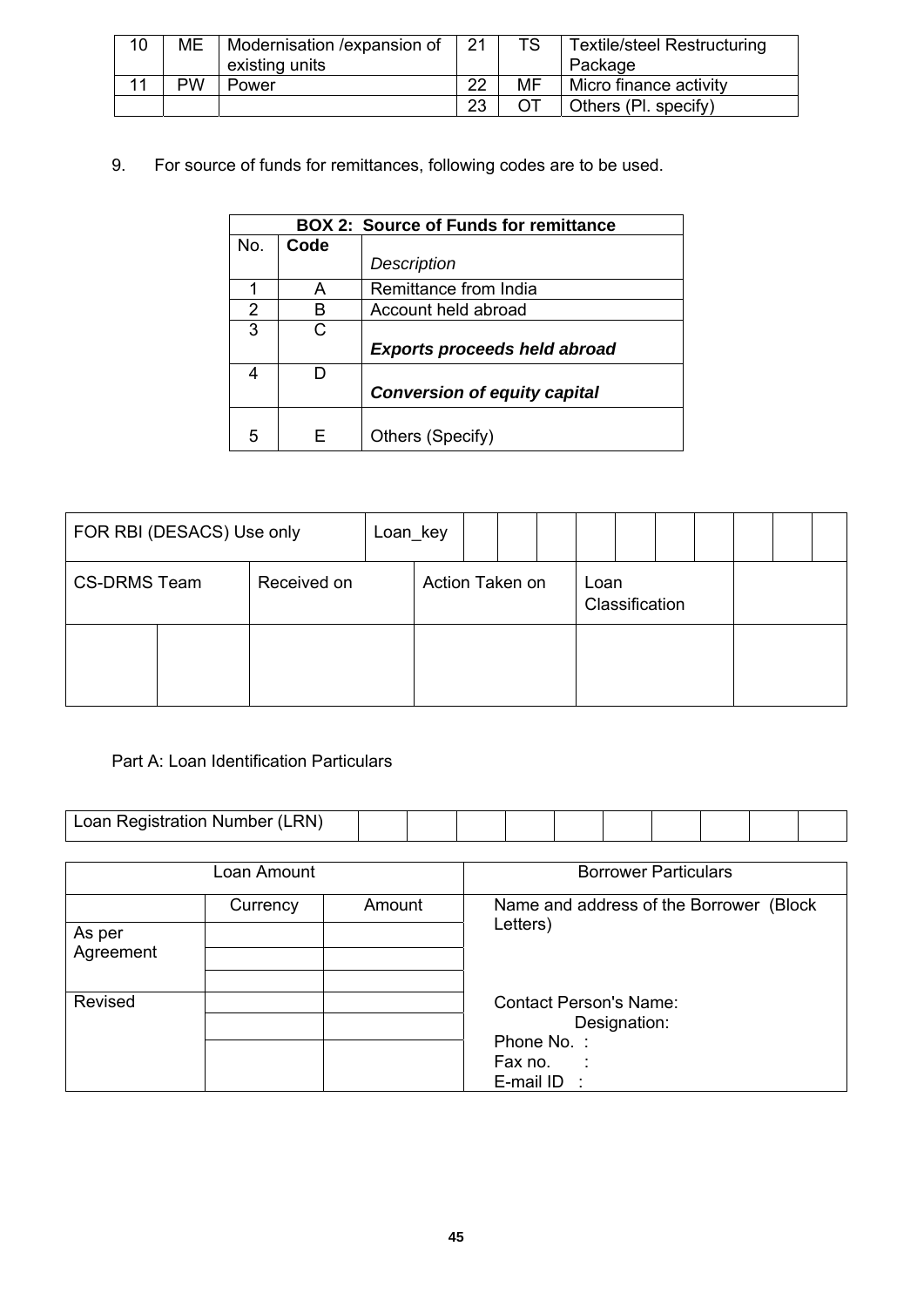## Part B: Actual Transaction Details

1. Draw-down during the month :

| Tranche<br>No. | Date<br>(YYYY/MM/DD)<br>(Please see note | Currency | <b>Amount</b>                                                                                       | (in loan currency) | Amount of loan committed but not<br>yet drawn at the end of the month |
|----------------|------------------------------------------|----------|-----------------------------------------------------------------------------------------------------|--------------------|-----------------------------------------------------------------------|
|                | below)                                   |          |                                                                                                     | Currency           | Amount                                                                |
|                |                                          |          |                                                                                                     |                    |                                                                       |
|                |                                          |          |                                                                                                     |                    |                                                                       |
|                |                                          |          |                                                                                                     |                    |                                                                       |
|                |                                          |          |                                                                                                     |                    |                                                                       |
|                |                                          |          | Note: 1 In the case of import of goods or services, date of import may be furnished against date of |                    |                                                                       |

e: 1. In the case of i**mport** of goods or services, date of import may be furnished against date of draw-down.

| 2. In the case of financial lease date of acquisition of the goods is to be mentioned as date of draw- |  |  |
|--------------------------------------------------------------------------------------------------------|--|--|
| down.                                                                                                  |  |  |

3. In the case of **securitised instruments**, date of issue may be shown as date of draw-down

2. Schedule of balance amount of loan to be drawn in future:

| Tranch<br>e No | Expected<br>Date            | Currency | Amount | If more than one equal<br>installment |                                            |  |  |
|----------------|-----------------------------|----------|--------|---------------------------------------|--------------------------------------------|--|--|
|                | (YYYY/MM/DD)<br>of drawdown |          |        | Total number<br>of drawals            | No. of<br>drawals in a<br>calendar<br>vear |  |  |
|                |                             |          |        |                                       |                                            |  |  |
|                |                             |          |        |                                       |                                            |  |  |

## 3. Details of utilisation of draw-downs during the month:

| Tranche<br>No. | Date<br>(YYYY/MM/DD) | Purpose<br>codes<br>(See BOX 1) | Country | Currency | Amount | Fresh<br>Disbursement/<br>From A/c held<br>abroad |
|----------------|----------------------|---------------------------------|---------|----------|--------|---------------------------------------------------|
|                |                      |                                 |         |          |        |                                                   |

4. Amount parked abroad outstanding as on beginning of the month \_\_\_\_\_:

| Date<br>(YYYY/MM/DD) | Name of bank and   Account No.<br>branch |  | Currency | Amount |  |
|----------------------|------------------------------------------|--|----------|--------|--|
|                      |                                          |  |          |        |  |
|                      |                                          |  |          |        |  |

#### 5. Utilisation of amount parked abroad.

| Date<br>(YYYY/MM/DD) | Name of bank Account<br>and branch | No. | Currency | Amount | Purpose |  |
|----------------------|------------------------------------|-----|----------|--------|---------|--|
|                      |                                    |     |          |        |         |  |
|                      |                                    |     |          |        |         |  |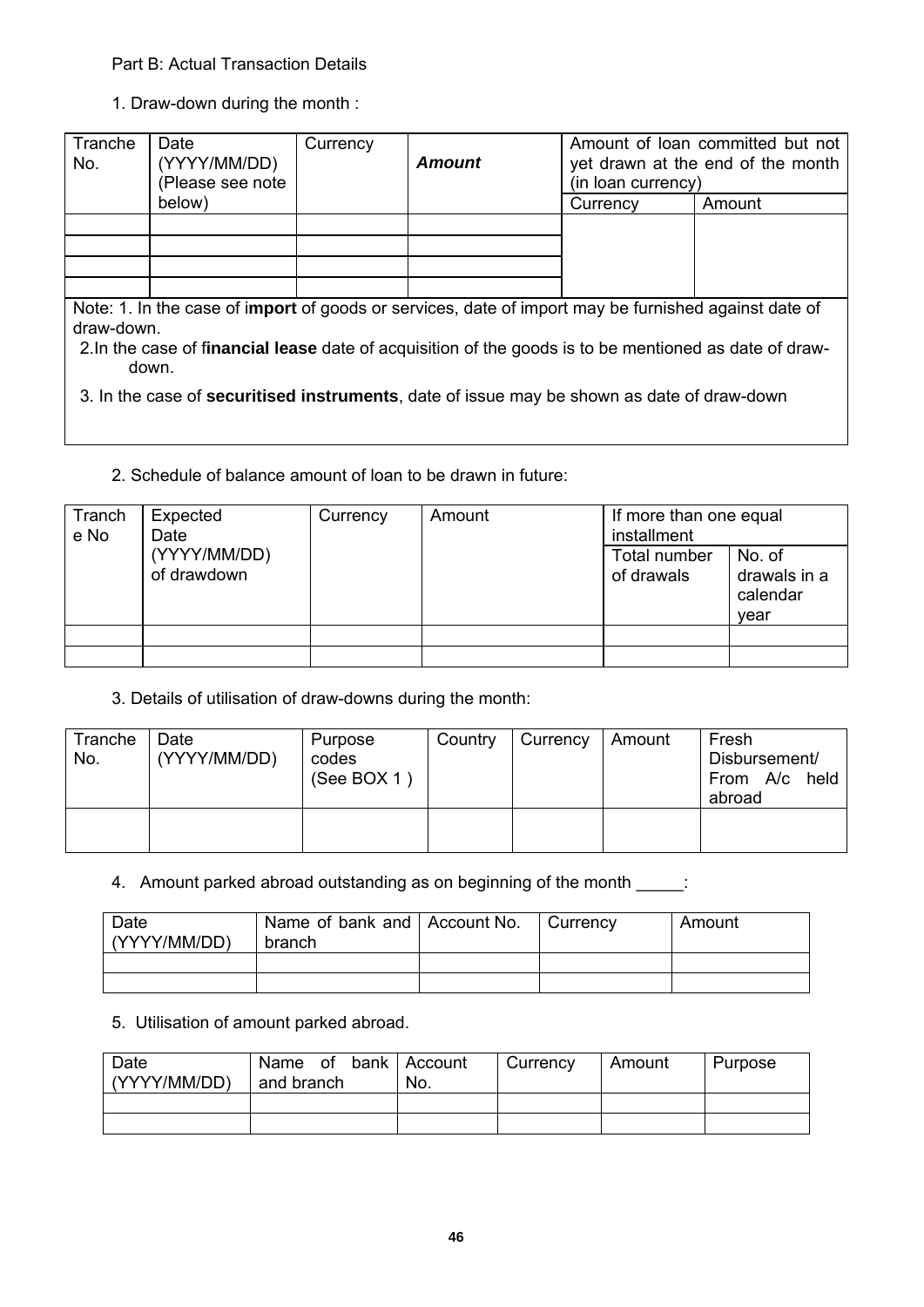6. Debt Servicing during the month -

| Tranche<br>No. | Purpose          | Date<br>Remittance | οf | Currency | Amount | (See Box $ (Y/N) $ | Source of Prepayment<br>remittance   of Principal |
|----------------|------------------|--------------------|----|----------|--------|--------------------|---------------------------------------------------|
|                | Principal        |                    |    |          |        |                    |                                                   |
|                | Interest @ rate  |                    |    |          |        |                    |                                                   |
|                | Others (Specify) |                    |    |          |        |                    |                                                   |

\* In case of prepayment please provide details: Automatic Route / Approval No. Date: Amount:

## 7. Derivative transactions (Interest rate, Currency swap) during the month (if any) -

| Type of Swap     | Swap Dealer |         | Counter party |         | Implementation |
|------------------|-------------|---------|---------------|---------|----------------|
|                  | Name        | Country | Name          | Country | Date           |
| Rate<br>Interest |             |         |               |         |                |
| swap             |             |         |               |         |                |
| Currency swap    |             |         |               |         |                |
| Others (specify) |             |         |               |         |                |

| Tranche<br>No. | New Currency | Interest Rate on the<br>New Currency | New Interest Rate<br>on the Loan Currency | <b>Maturity Date</b><br>of the swap deal |
|----------------|--------------|--------------------------------------|-------------------------------------------|------------------------------------------|
|                |              |                                      |                                           |                                          |
|                |              |                                      |                                           |                                          |

8. Revised Principal Repayment Schedule (if revised / entered into Interest rate swap)

| Date (YYYY/MM/DD)         | Currency | Amount in                                      | If more than one equal<br>installments |                                                                 | Annuity<br>Rate          |
|---------------------------|----------|------------------------------------------------|----------------------------------------|-----------------------------------------------------------------|--------------------------|
| (First repayment<br>date) |          | Foreign<br>Currency in<br>each<br>transactions | Total<br>Number of<br>installments     | No. of payments<br>in a calendar<br>year<br>(1, 2, 3, 4, 6, 12) | (if annuity)<br>payment) |
|                           |          |                                                |                                        |                                                                 |                          |
|                           |          |                                                |                                        |                                                                 |                          |

9. Amount of outstanding loan at the end of the month :

Currency Amount:

(For RBI Use)

We hereby certify that the particulars given above are true and correct to the best of our knowledge and belief. No material information has been withheld and / or misrepresented.

Stamp

Place : \_\_\_\_\_\_\_\_\_\_\_ Date : \_\_\_\_\_\_\_\_\_\_

(Signature of Authorised Official) Name : Designation :

(For Borrower's use)